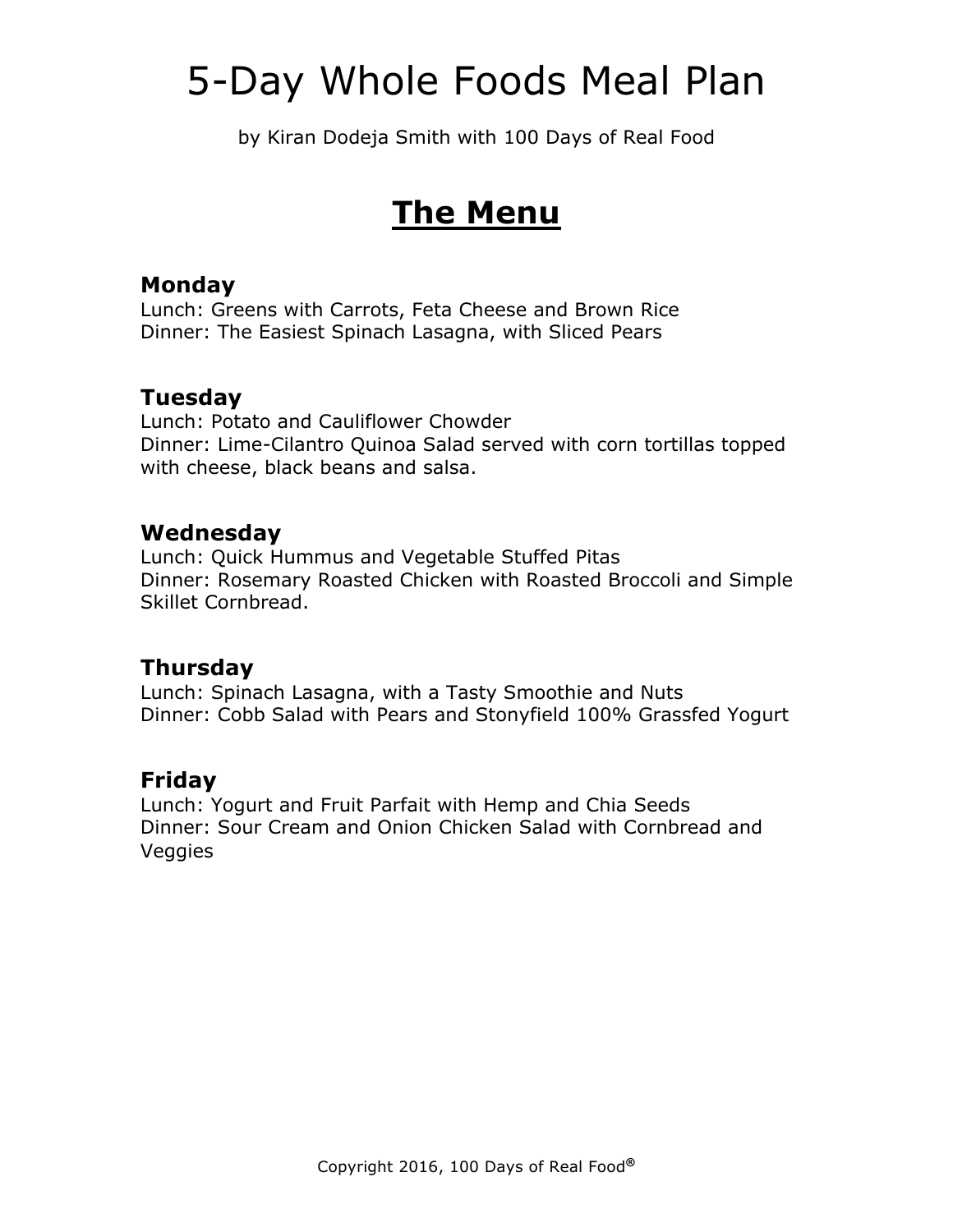by Kiran Dodeja Smith with 100 Days of Real Food

## **The Meal Plan & Recipes**

## **Monday: Lunch**

Going with a "meatless Monday" theme, and sticking with simple recipes that are filling and full of good things. Lunch is Greens with Carrots, Feta Cheese and Brown Rice – quick, and easy. For dinner it's The Easiest Spinach Lasagna with Sliced Pears. Feel free to substitute the sliced pears with another fruit/vegetable on the side (maybe something that is on sale, or in season).

### **Greens with Carrots, Feta Cheese and Brown Rice**

### **Ingredients:**

- o 2 carrots, shredded
- o 2 bunches dark leafy greens (kale, collard greens, or Swiss chard), tough stems removed, leaves very thinly sliced
- $\circ$  1/<sub>2</sub> red onion, finely chopped
- o ¼ teaspoon ground black pepper
- o ¼ pound feta cheese, crumbled
- o 1 (20-ounce) package frozen 365 Everyday Value Organic Whole Grain Brown Rice, prepared according to package directions

### **Instructions:**

Put carrots, greens, onions, ¼ cup water, salt and pepper into a large, deep skillet and toss well. Cook and cover over medium heat, tossing once or twice, until greens are wilted and tender, 10-15 minutes.

Toss with feta cheese and spoon over brown rice.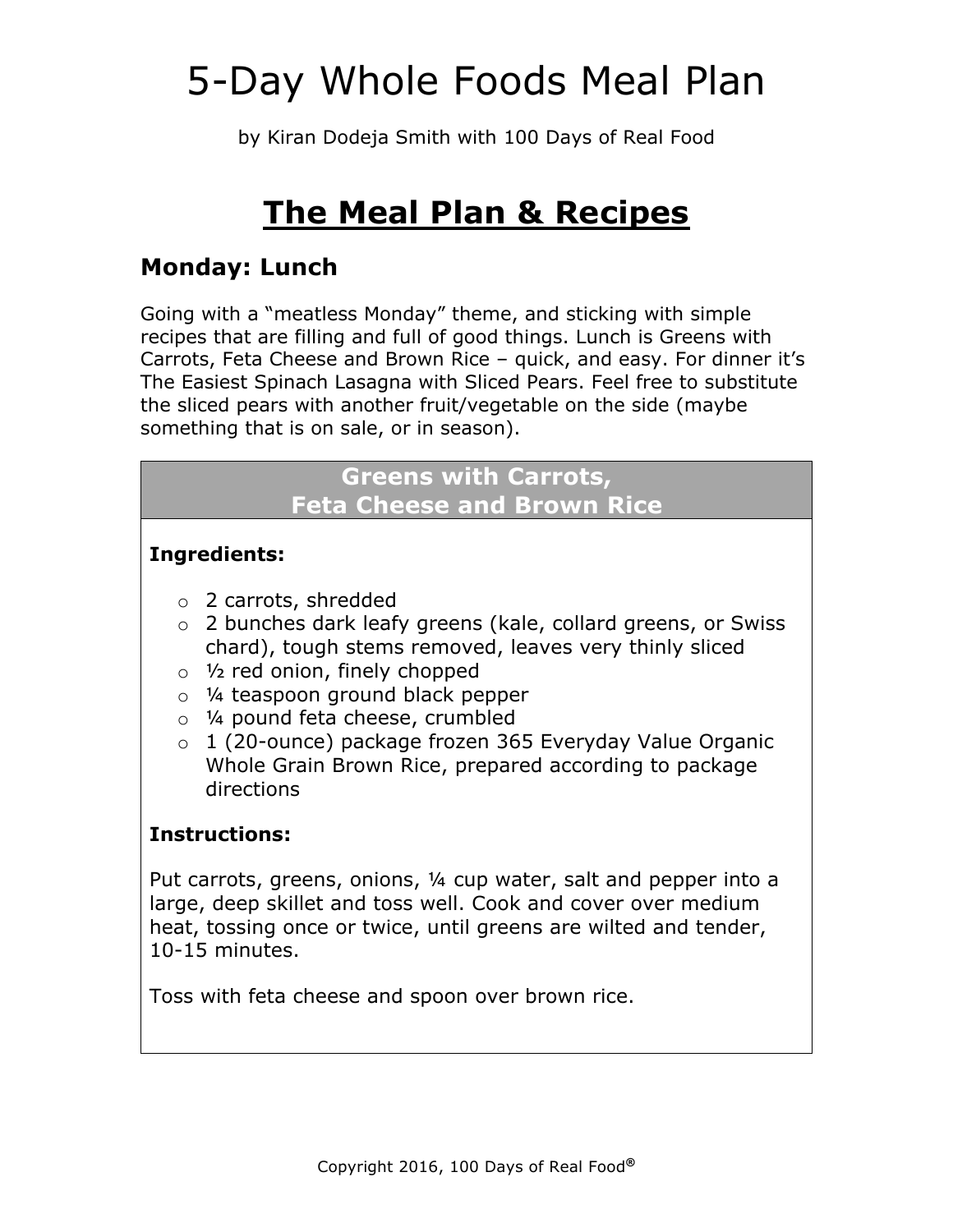by Kiran Dodeja Smith with 100 Days of Real Food

## **Monday: Dinner**

Serve this lasagna with sliced pears – yum!

## **The Easiest Spinach Lasagna**

#### **Ingredients:**

- o 15 ounces ricotta cheese
- o 8 ounces mozzarella cheese, grated
- o 1 cup grated Parmesan cheese, divided
- o 10 ounces frozen chopped spinach, thawed and squeezed dry
- $\circ$  1 egg
- o ¼ teaspoon salt
- o 3 cups (25 ounce jar) marinara sauce
- o 8 ounces whole-wheat, no-boil lasagna noodles

#### **Instructions:**

Preheat the oven to 375 degrees F.

In a large bowl, mix the ricotta, mozzarella, ¾ cup of the Parmesan, spinach, egg, and salt. In a 13x9 inch baking dish, spread 34 cup sauce on the bottom. Layer a few of the noodles on top. Spread a third of the cheese mixture on top of that and then another ¾ cup sauce. Repeat layers until all ingredients are gone, ending with the sauce.

Top with remaining ¼ cup Parmesan, cover with foil, and bake for 30 minutes. Remove foil and bake for another 20 to 25 minutes or until the noodles have completely softened. Let rest for 5 minutes, serve warm and enjoy!

**Note –** Save any leftover lasagna for lunch on Thursday!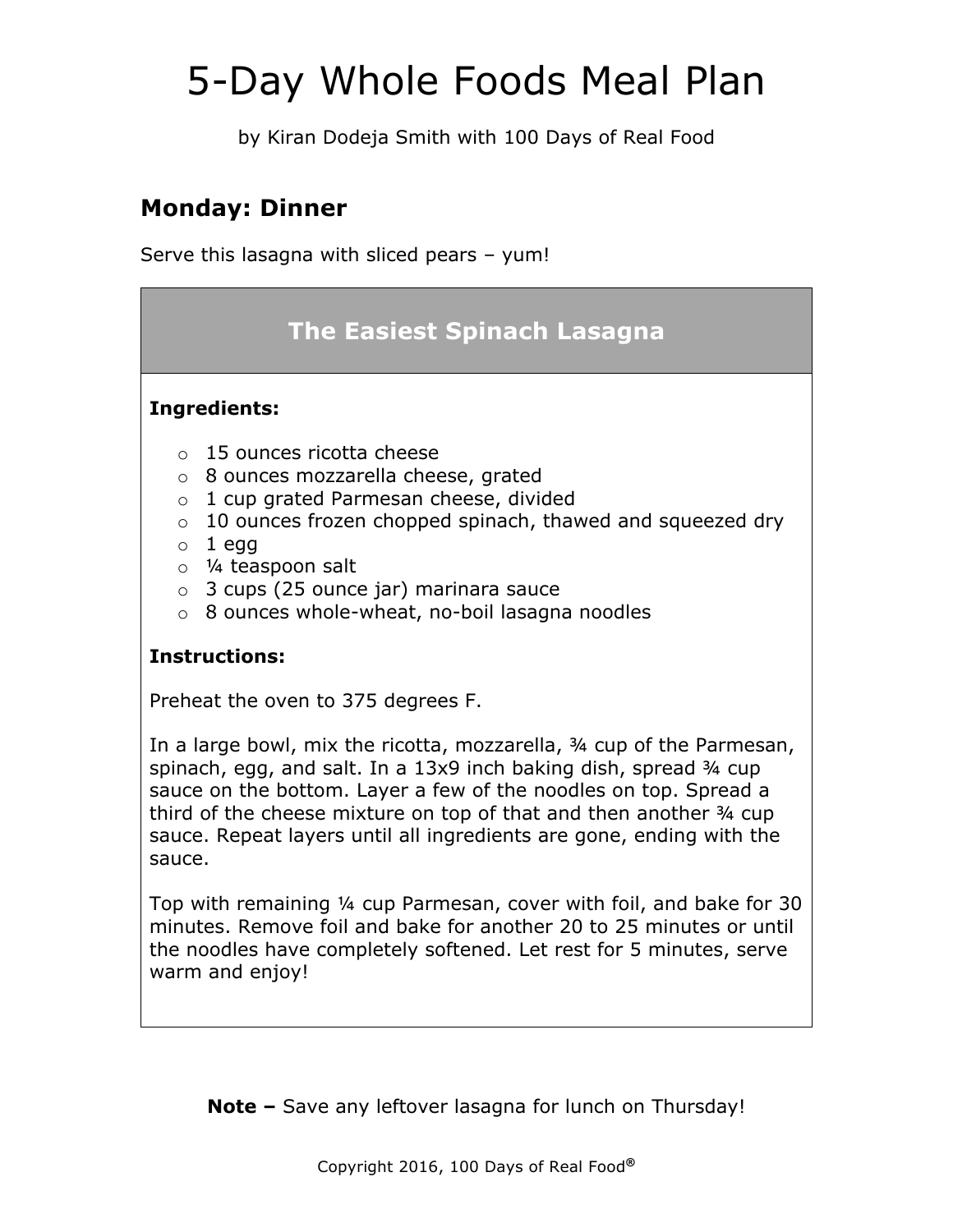by Kiran Dodeja Smith with 100 Days of Real Food

## **Tuesday: Lunch**

For lunch, it's Potato and Cauliflower Chowder that you can keep economical by using Whole Foods Market's 365 brand for broth, and buying just the right amount of bacon (instead of a whole package) from the meat department. Dinner is Lime-Cilantro Quinoa Salad served with corn tortillas topped with cheese, black beans and salsa.

## **Potato and**

### **Cauliflower Chowder**

### **Ingredients:**

- o 3 pieces bacon, chopped
- $\circ$  1/<sub>2</sub> onion
- o 3 cloves garlic, minced
- $\circ$  1 head cauliflower, cut into 1-2 inch florets
- o 2 pounds Russet potatoes, unpeeled and cut into 1 inch cubes
- o 6 cups chicken stock or broth
- o ½ cup heavy cream
- o 2 tablespoons butter
- $\circ$  1<sup>1</sup>/<sub>2</sub> teaspoons salt (if using store bought broth, taste test after only 1 teaspoon)
- o Pepper, to taste
- o Recommended toppings: Grated cheese, sliced green onions, and more bacon of course!

### **Instructions:**

In a large soup pot over medium heat, cook bacon pieces while stirring, until golden brown, about 3 to 4 minutes. Add diced onion and minced garlic, and cook while stirring for 1 more minute. Add the cauliflower florets, potato chunks, and broth and bring to a boil. Turn the heat down to a low simmer and cook until the cauliflower and potatoes are tender when pierced with a fork, about 15 minutes. Dip a hand immersion blender into the pot and puree most of the soup. Or, pulse in a counter top blender until mostly smooth with some chunks remaining. Stir in the cream, butter, salt, and pepper. If desired, top with grated cheese, sliced onions, and more bacon, and enjoy! Freeze the leftovers in individual portions for a rainy day.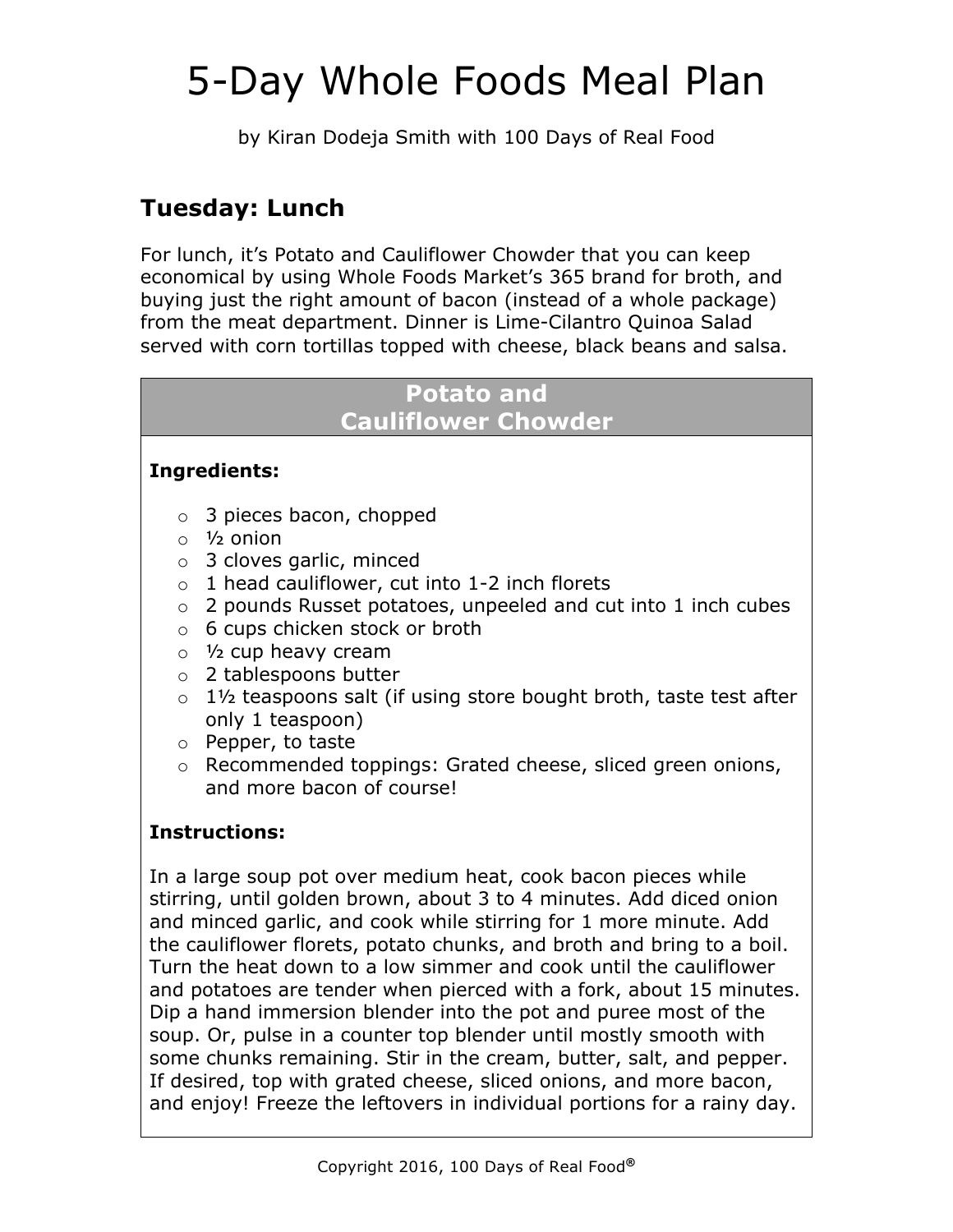by Kiran Dodeja Smith with 100 Days of Real Food

## **Tuesday: Dinner**

Serve the recipe below alongside corn tortillas topped with cheese, black beans, and salsa. Heat the tortillas (with toppings) in an oven, preheated to 350 degrees F, for 5-7 minutes.

## **Lime-Cilantro Quinoa Salad**

#### **Ingredients for Salad**

- $\circ$  3 cups cooked quinoa (1 cup dry)
- $\circ$  3/4 cup dried fruit raisins, golden raisins, chopped dried apricots, and dried currants
- o ¼ cup pine nuts, toasted
- o ¼ cup cilantro, chopped
- $\circ$  1 bell pepper of any color, diced

#### **Ingredients for Dressing:**

- $\circ$  1/4 cup lime juice
- o ¼ cup olive oil
- o 1 teaspoon Dijon mustard
- o 2 garlic cloves, minced
- o Pinch of salt

#### **Instructions:**

Mix all salad ingredients together in a large bowl.

In a separate, smaller bowl, whisk together all dressing ingredients. Pour the dressing over the salad and mix thoroughly.

Can be stored in an airtight container in the fridge.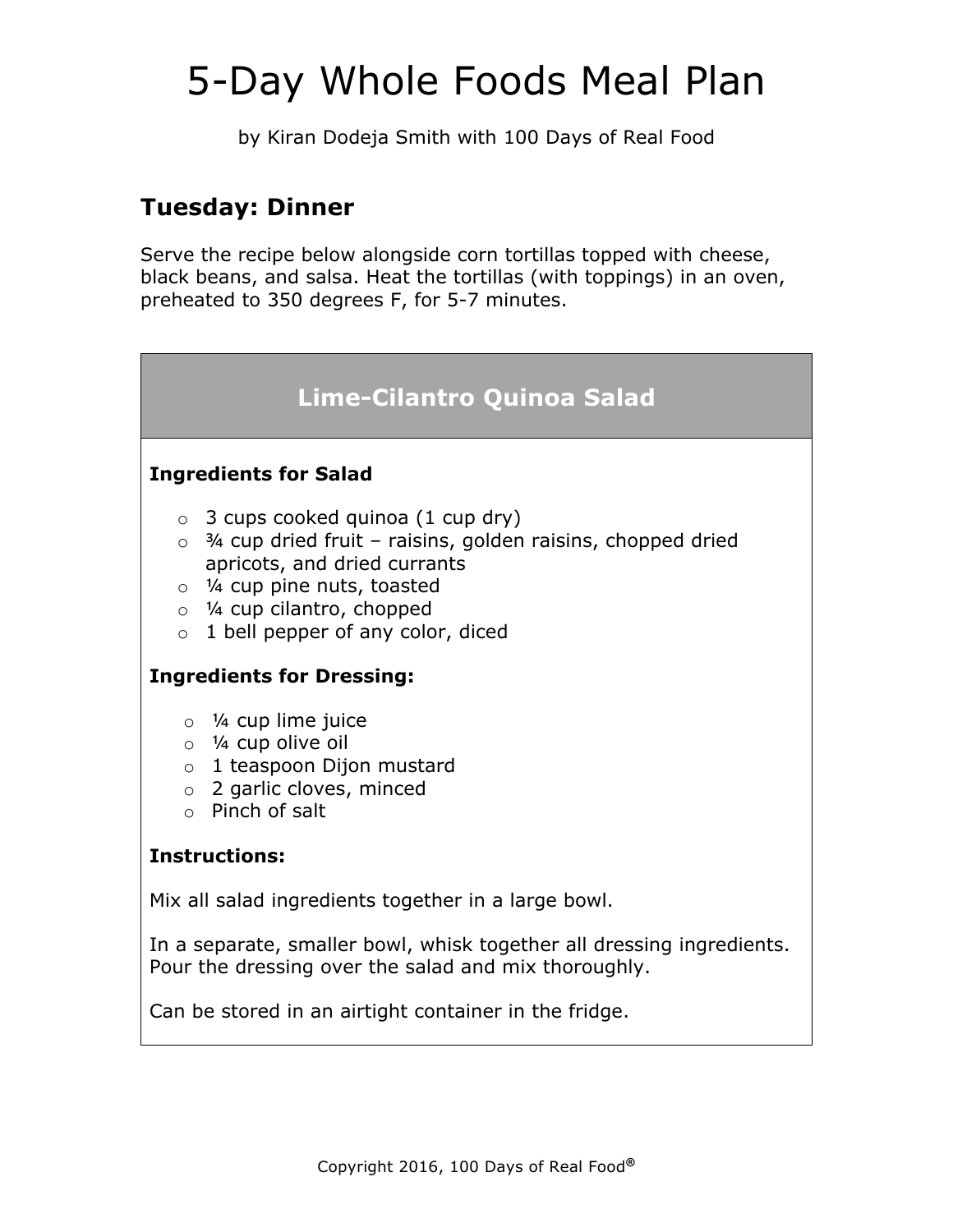by Kiran Dodeja Smith with 100 Days of Real Food

## **Wednesday: Lunch**

It's midweek, so how about an easy to prep recipe for lunch? Quick Hummus and Vegetable Stuffed Pitas fit the bill. Reserve some veggies for dinner on Friday.

Wednesday's dinner goes the extra mile. It's Rosemary Roasted Chicken with Roasted Broccoli and Simple Skillet Cornbread. You'll be repurposing the chicken and cornbread on Friday, so be sure to double if need be.

Tip – you can buy the cornmeal in bulk, and ask the meat department to cut down the meat so it's just the right size for your family.

## **Quick Hummus and Vegetable Stuffed Pitas**

#### **Ingredients:**

- $\circ$  1 whole wheat pita bread, halved
- $\circ$  1/<sub>2</sub> cup hummus
- $\circ$  1/3 cup lightly packed shredded lettuce or baby spinach
- $\circ$  1/2 cup assorted raw vegetables such as halved cherry tomatoes, shredded carrots, sliced cucumbers or avocados

#### **Instructions:**

Spread half the hummus inside each pita half then fill with lettuce and vegetables, and serve.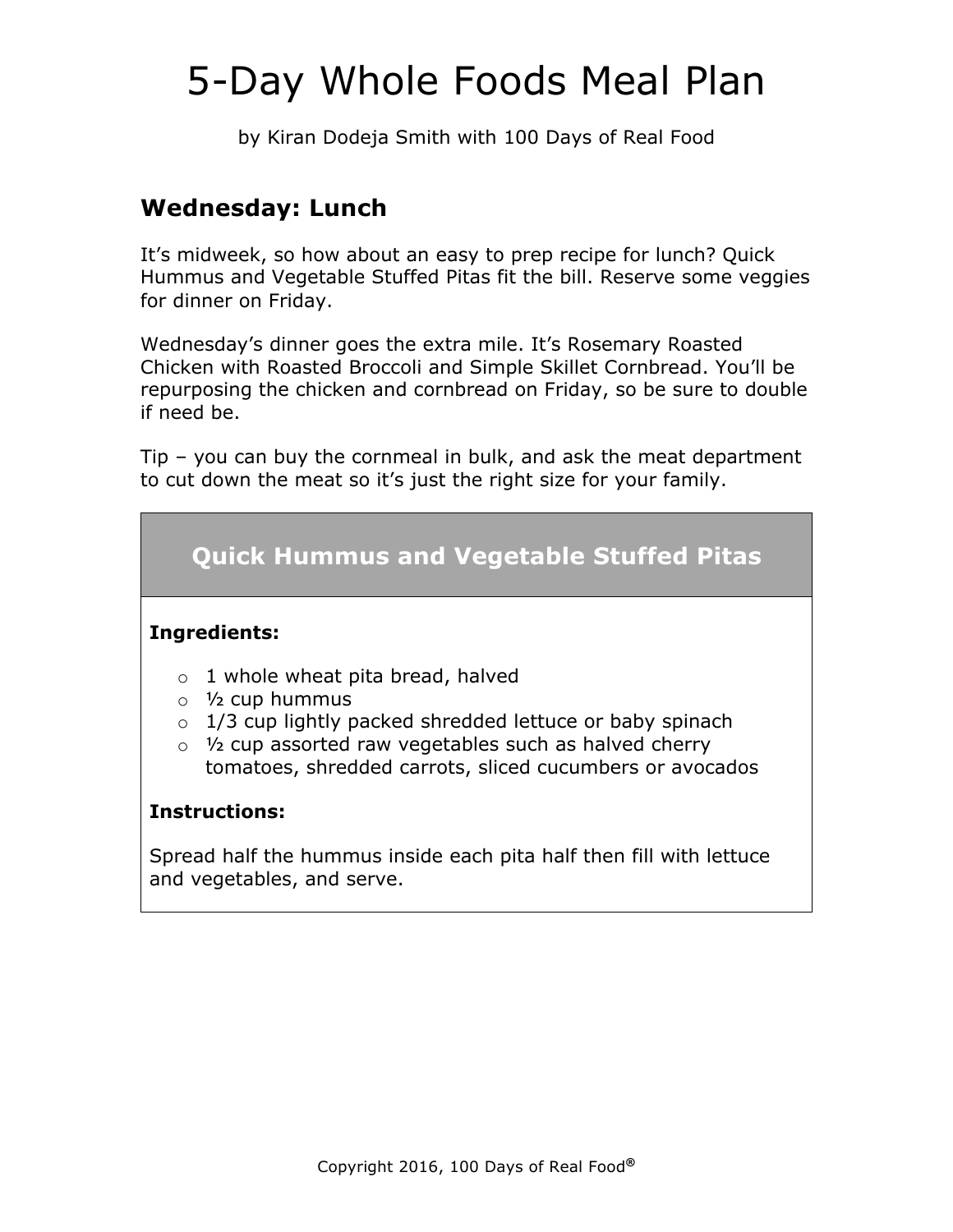by Kiran Dodeja Smith with 100 Days of Real Food

## **Wednesday: Dinner**

Don't forget to hold back leftovers for Friday (you'll need 2 cups)!

## **Rosemary Roasted Chicken**

### **Ingredients:**

- o 1 tablespoon chopped fresh rosemary
- o 4 cloves garlic, minced
- o ¼ cup freshly squeeze lemon juice (with lemon peel reserved)
- $\circ$  ¼ cup olive oil + extra for roasting rack
- o ½ teaspoon salt
- o Pepper, to taste
- $\circ$  1 whole chicken, 3 to 4 pounds in size
- o Special equipment needed: Baking sheet or roasting pan fitted with rack (or a cooling rack), basting brush, and a basic (yet good-quality) meat thermometer

### **Instructions:**

Preheat the oven to 425 degrees F. Place roasting or cooling rack on a baking sheet or roasting pan and brush with olive oil. Set aside. In a small bowl, mix the rosemary, garlic, lemon juice, olive oil, salt, and pepper. Remove giblets or bag of "parts" that may be stored inside the chicken. Reserve for another use (like stock or gravy), or discard. Place chicken on the prepared rack with the breast side down. Brush a little less than half of the oil mixture on the top and sides. Turn the chicken over so the breast side is up. Pour a little bit of the olive oil mixture inside the cavity and brush remaining oil on the top and sides. Stick the reserved lemon peel inside the cavity.

Put chicken in the oven, and use measuring cup with a pour spout to add 2 to 3 cups of water to bottom of the roasting pan or baking sheet. Roast the chicken for 40 to 50 minutes or until thermometer inserted in the thickest part of thigh is 170 degrees F (remove while baking). Check it a couple times while cooking, adding water to the bottom of the pan if necessary. Let the chicken cool before carving.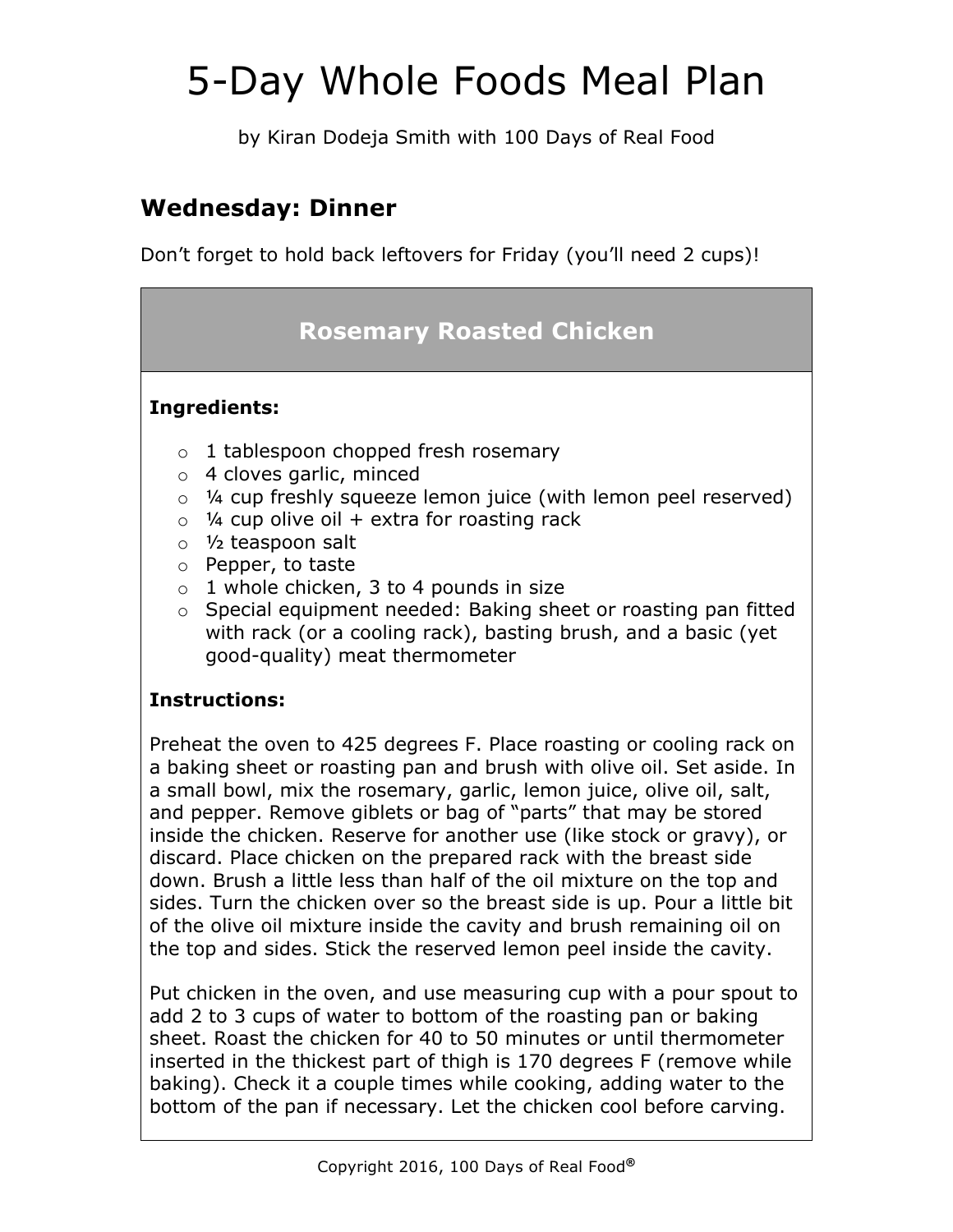by Kiran Dodeja Smith with 100 Days of Real Food

### **Wednesday: Dinner**

Feel free to substitute another vegetable in for the broccoli. Most vegetables, at 450 degrees F, will roast for around 30 minutes.

### **Roasted Broccoli**

#### **Ingredients:**

- o 1 head of broccoli, chopped
- o 3 cloves garlic, minced
- o 1-2 tablespoons olive oil
- o Salt to taste

#### **Instructions:**

Preheat oven to 450 degrees F.

Coat chopped broccoli with garlic, salt, and oil. Spread out on a baking sheet, and bake 30-40 minutes.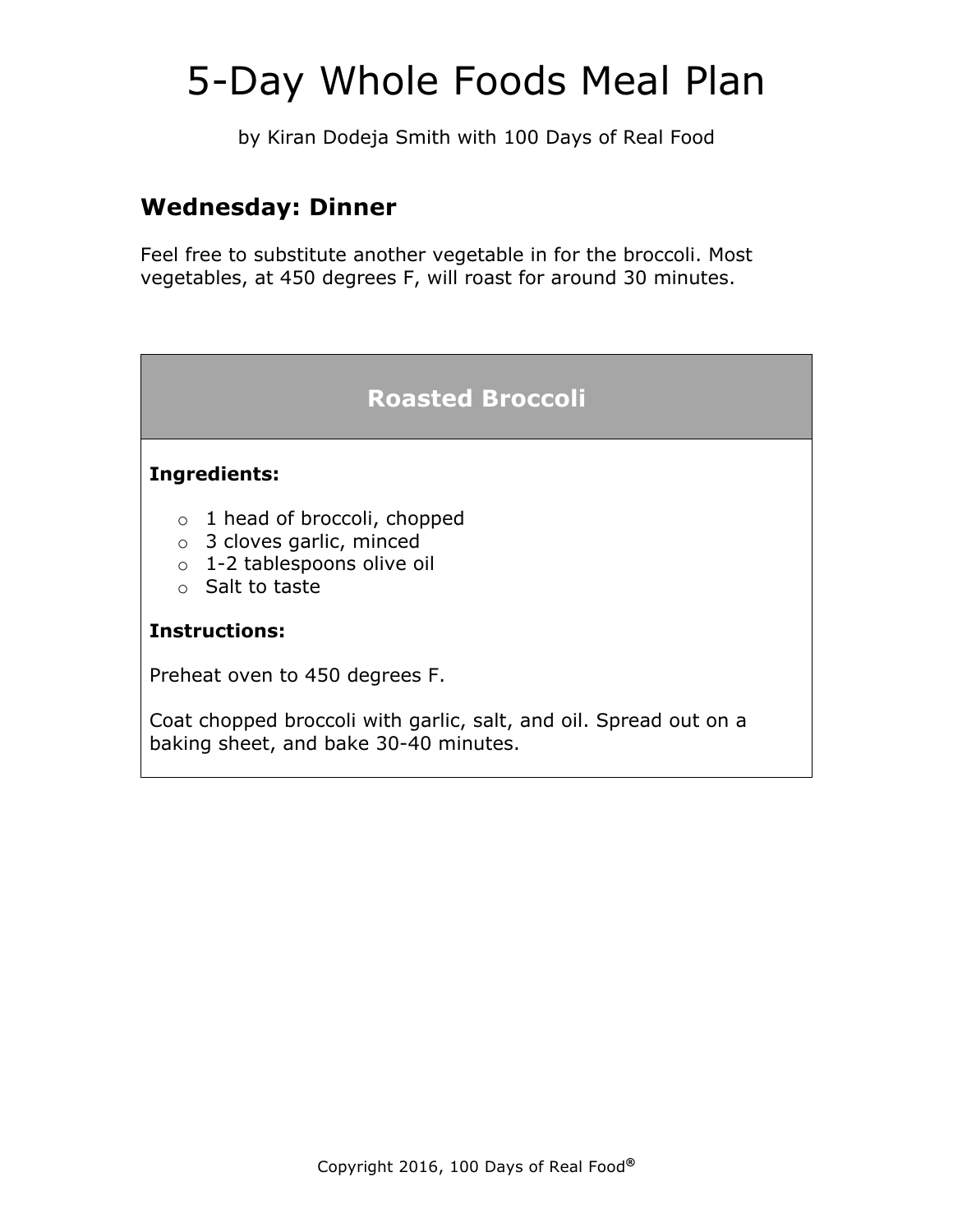by Kiran Dodeja Smith with 100 Days of Real Food

## **Wednesday: Dinner**

Don't forget to double this recipe if needed, as Friday will be using its leftovers!

## **Simple Skillet Cornbread**

#### **Ingredients:**

- o 2 cups fine ground cornmeal
- o 1 teaspoon salt
- o ½ teaspoon baking powder
- o ½ teaspoon baking soda
- o 1½ cups buttermilk
- o 2 large eggs
- o 5 tablespoons melted butter

#### **Instructions:**

Preheat a 9 inch (seasoned) cast iron skillet in a 450 degree F oven for at least 10 minutes.

In a large bowl, whisk together the cornmeal, salt, baking powder, and baking soda. Make a well (hole) in the center of the mixture and drop in the buttermilk, eggs, and melted butter. Use a fork to mix the wet and dry ingredients together until thoroughly combined.

Pour the cornbread batter into the hot skillet (you can keep the skillet in the oven to do this), and bake until the cornbread is golden brown and a toothpick inserted in the center comes out clean, about 18 minutes. Serve warm, and freeze the leftovers for a rainy day!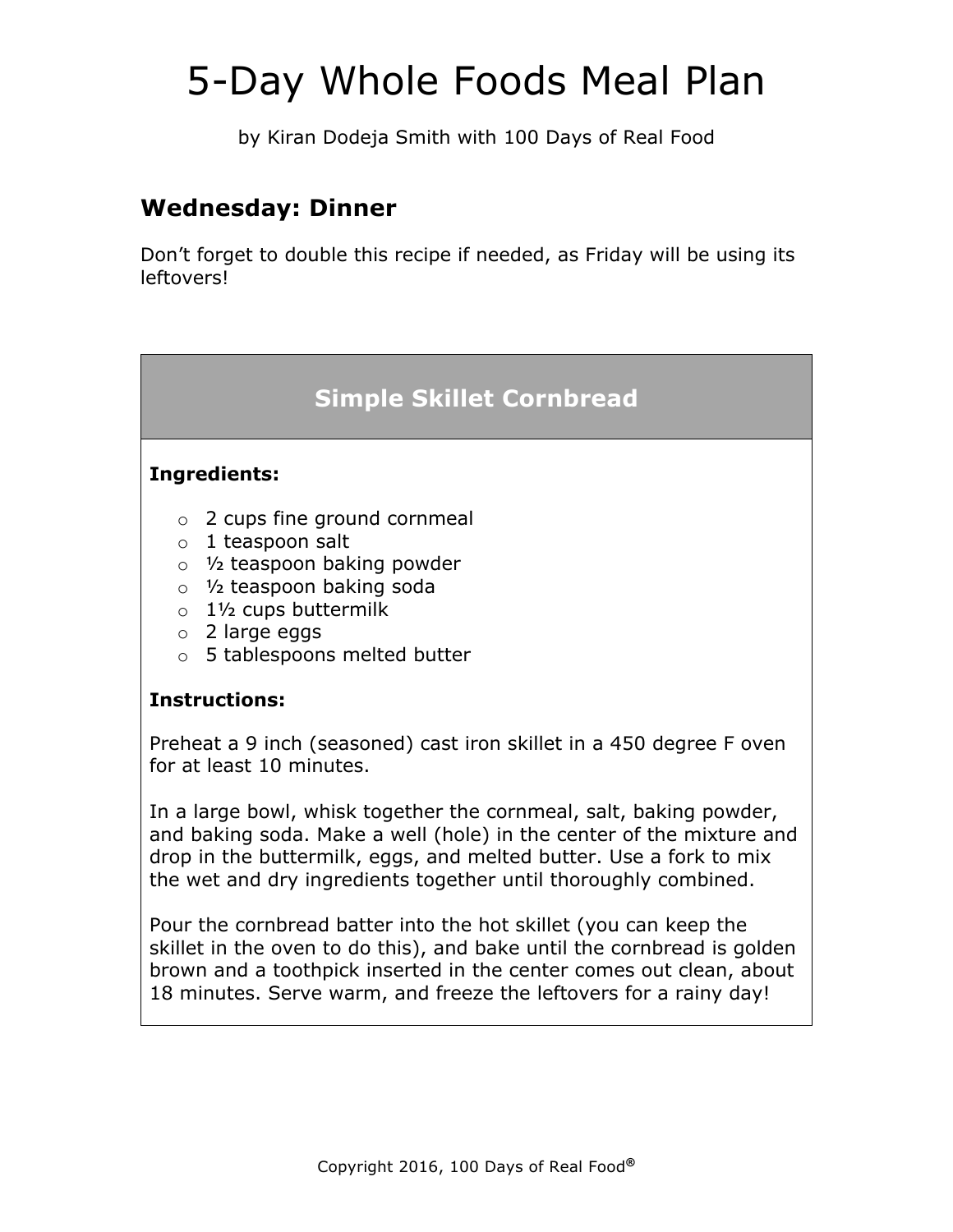by Kiran Dodeja Smith with 100 Days of Real Food

## **Thursday: Lunch**

Lunch is leftover lasagna from Monday, served with a Smoothie and Nuts on the side. Up your smoothie game by tossing in some chia or hemp seeds.

Dinner is a Cobb Salad with Pears and Stonyfield 100% Grassfed Yogurt (or yogurt of your choice). Feel free to substitute the pears for another fruit (or vegetable) you may prefer instead.

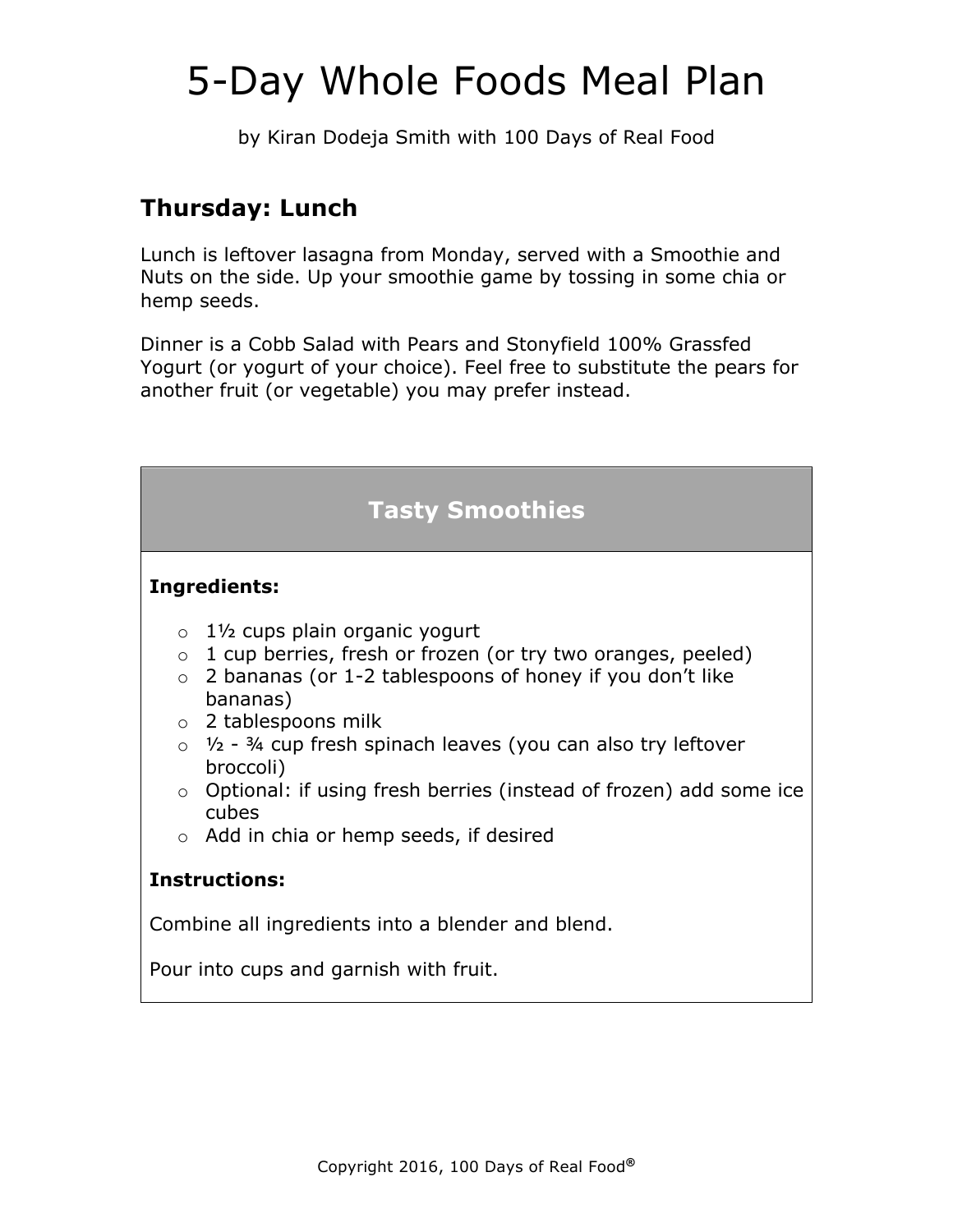by Kiran Dodeja Smith with 100 Days of Real Food

## **Thursday: Dinner**

Top this salad with your favorite healthy dressing, and don't forget to serve the pears and Stonyfield 100% Grassfed Yogurt with it!

## **Cobb Salad**

#### **Ingredients:**

- $\circ$  1 head lettuce (any variety)
- o 8 slices local (or organic) bacon
- o 3 eggs, hardboiled and peeled
- o 2 avocados
- o 2 tomatoes (or equivalent amount of cherry tomatoes)
- $\circ$  1 ripe pear

#### **Instructions:**

Set a frying pan over medium heat and fry the bacon until crisp (3 - 5 minutes on each side).

While the bacon is cooking, dice the boiled egg, avocados, tomatoes, and pear. Chop and arrange the lettuce on a large platter.

Drain the bacon on paper towels. When it is cool enough to handle, dice into small pieces. Arrange the toppings in rows over the lettuce. Serve with a side of your favorite salad dressing.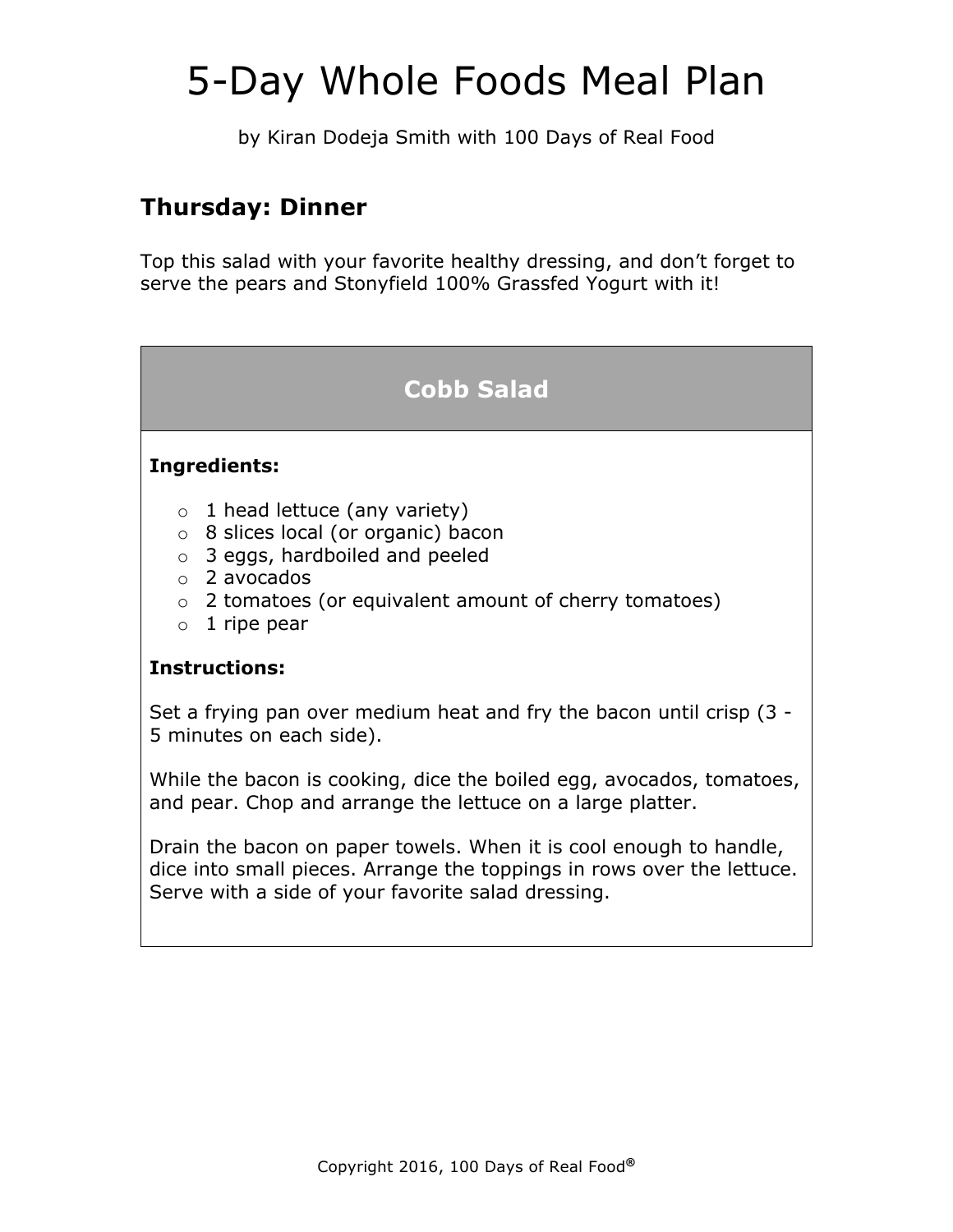by Kiran Dodeja Smith with 100 Days of Real Food

## **Friday: Lunch and Dinner**

Lunch is a fruit and yogurt parfait (using the leftover Stonyfield 100% Grassfed Yogurt), with hemp and chia seeds – so simple and delicious, and no recipe required. Toss everything together in a bowl, and enjoy.

Remember the leftovers you kept from Wednesday? We're making use of them for dinner. Sour Cream and Onion Chicken Salad will use up the rest of the chicken. Serve it with leftover cornbread and veggies (tomato slices and cucumber, from Wednesday's lunch).

## **Sour Cream and Onion Chicken Salad**

#### **Ingredients:**

- o 2 cups shredded or diced cooked chicken
- o ½ cup sour cream
- o 2 tablespoons dried minced onion (in spice aisle)
- o ½ teaspoon onion powder
- o ¼ teaspoon garlic powder
- o ¼ teaspoon salt

#### **Instructions:**

In a medium bowl, mix all ingredients together thoroughly.

Serve with whole-grain crackers or fresh veggies. This chicken salad would also be great with bits of celery mixed in!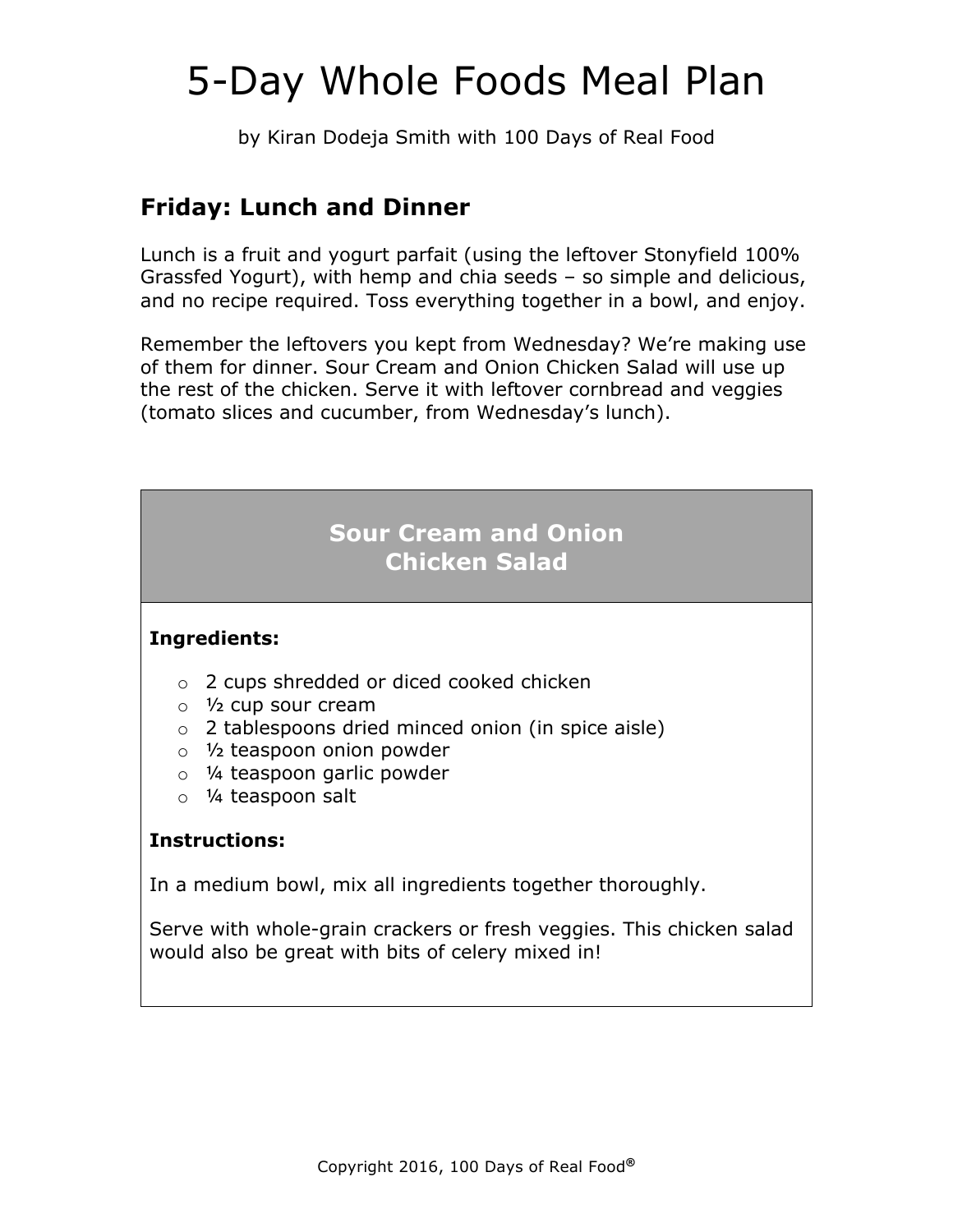by Kiran Dodeja Smith with 100 Days of Real Food

## **Shopping List**

### **Key:**

| Monday Lunch - a    |  |
|---------------------|--|
| Monday Dinner - A   |  |
| Tuesday Lunch - b   |  |
| Tuesday Dinner - B  |  |
| Wednesday Lunch - c |  |

Wednesday Dinner - C Thursday Lunch - d Thursday Dinner - D Friday Lunch - e Friday Dinner - E

### **Bakery**

| <b>Mindredient</b>     | <b>Quantity</b> | Kev |
|------------------------|-----------------|-----|
| Whole Wheat Pita Bread | $1/3$ cup       |     |

### **Baking**

| <b>Ingredient</b>    | <b>Ouantity</b>   | Ke |
|----------------------|-------------------|----|
| Corn Tortillas       | 1 package         |    |
| Fine ground cornmeal | 2 cups            |    |
| Olive oil            | $\frac{1}{2}$ cup |    |
| Onion powder         | ½ tsp             |    |

### **Bulk**

| <b>Ingredient</b>  | <b>Ouantity</b> | $\mathcal{L}$ |
|--------------------|-----------------|---------------|
| Chia seeds         | $1/3$ cup       | e             |
| Hemp seeds         | $1/3$ cup       |               |
| Nuts of choice     | 2 cups          |               |
| Dried minced onion | 2 tbsp          |               |

### **Canned Goods**

| <b>Inaredient</b> ' | <b>Ouantity</b>    | ≘ |
|---------------------|--------------------|---|
| <b>Black beans</b>  | $1$ can            |   |
| Dijon mustard       | 1 tsp              |   |
| Marinara sauce      | 3 cups (25 oz jar) |   |
| Salsa               |                    |   |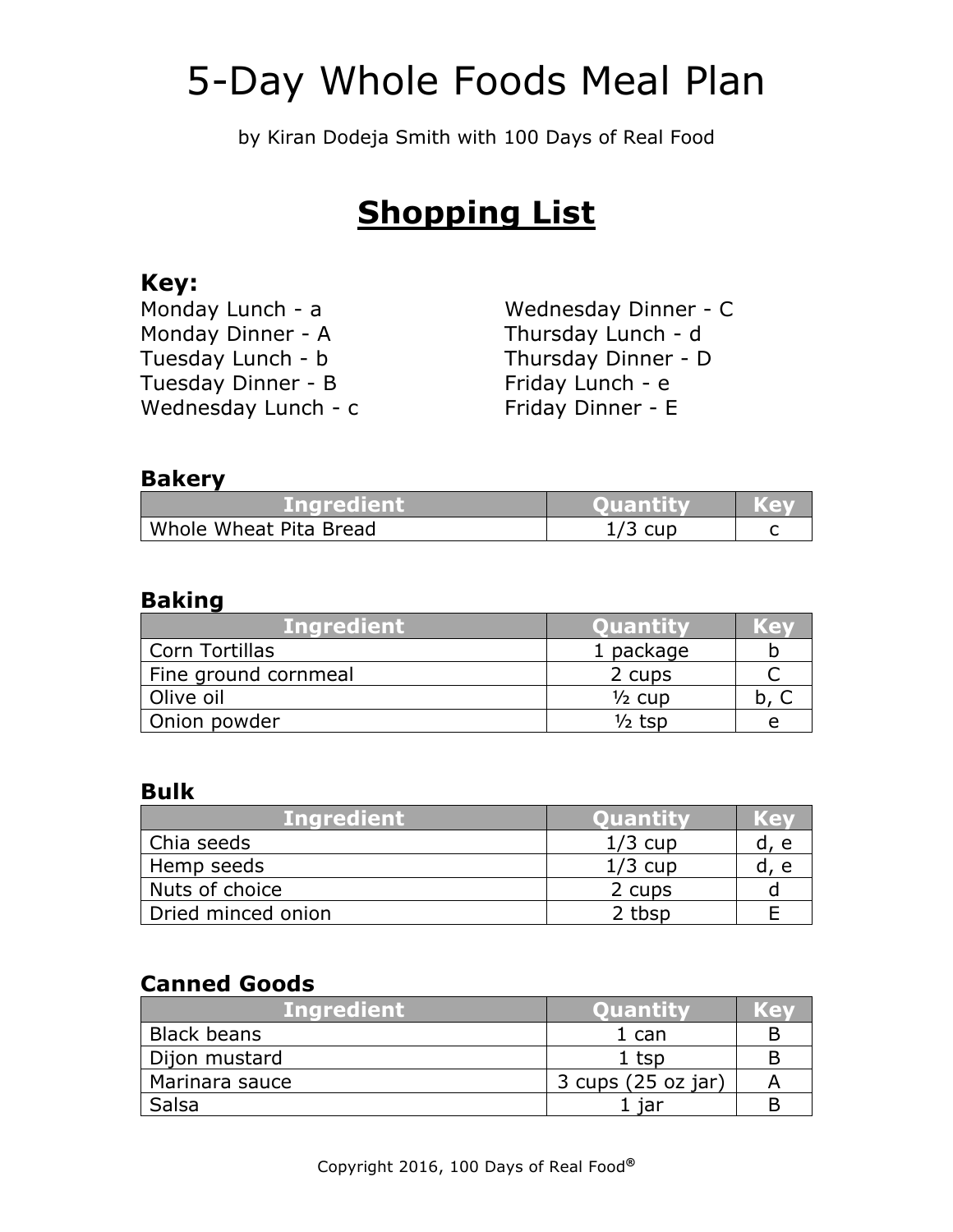by Kiran Dodeja Smith, Advertising Manager and Contributor

### **Key:**

Monday Lunch - a Monday Dinner - A Tuesday Lunch - b Tuesday Dinner - B Wednesday Lunch - c

Wednesday Dinner - C Thursday Lunch - d Thursday Dinner - D Friday Lunch - e Friday Dinner - E

### **Dairy**

| <b>Ingredient</b>          | Quantity            | <b>Key</b> |
|----------------------------|---------------------|------------|
| <b>Butter</b>              | 1 stick             | b, C       |
| <b>Buttermilk</b>          | $1\frac{1}{2}$ cups |            |
| Cheddar cheese             | 1 package           | B          |
| Feta cheese, crumbled      | $\frac{1}{4}$ lb    | a          |
| Grated Parmesan cheese     | 1 cup               | Α          |
| Heavy cream                | $\frac{1}{2}$ cup   | b          |
| Sour cream                 | $\frac{1}{2}$ cup   | E          |
| Eggs                       | 1 dozen             | A, C, D    |
| Milk                       | 2 tbsp              | d          |
| Mozzarella cheese          | 8 oz pkg            | A          |
| Ricotta cheese             | 15 <sub>oz</sub>    | A          |
| Stonyfield Grassfed Yogurt | 12 containers       | D, e       |
| Plain organic yogurt       | $1\frac{1}{2}$ cups |            |

### **Deli**

| /Ingredient | Ouantity | . GV |
|-------------|----------|------|
| Hummus      | nko      |      |

### **Dry Goods**

| <b>Ingredient</b>                            | Quantity          | Ket |
|----------------------------------------------|-------------------|-----|
| Chicken stock or broth                       | 6 cups            |     |
| Dried fruit (raisins, apricots, or currants) | $3/4$ C           |     |
| Garlic powder                                | $\frac{1}{4}$ tsp |     |
| Whole-wheat no-boil lasagna noodles          | 8 oz              | А   |
| Pine nuts                                    | $\frac{1}{4}$ cup |     |
| Quinoa                                       | 1 cup             |     |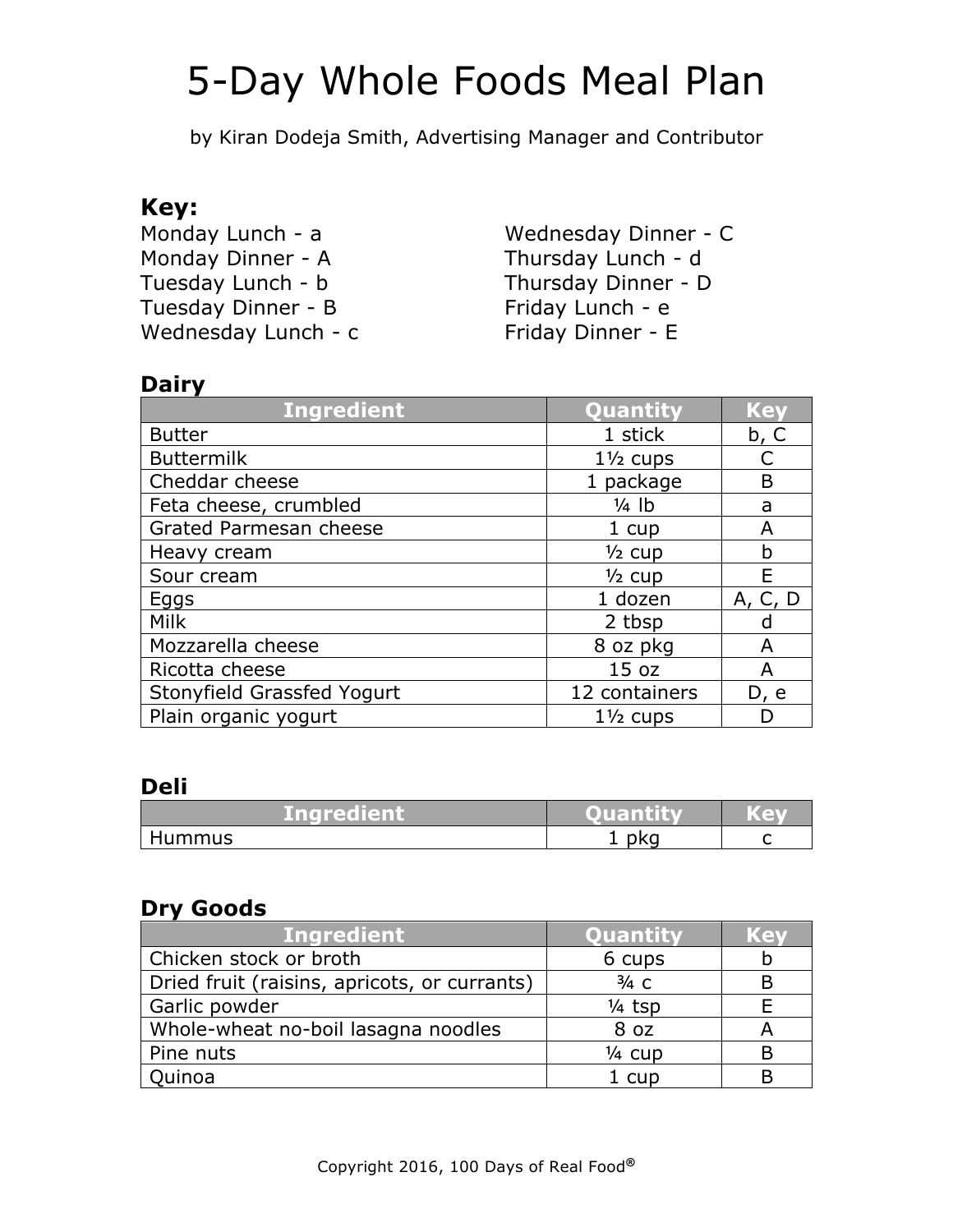by Kiran Dodeja Smith, Advertising Manager and Contributor

### **Key:**

Monday Lunch - a Monday Dinner - A Tuesday Lunch - b Tuesday Dinner - B Wednesday Lunch - c

Wednesday Dinner - C Thursday Lunch - d Thursday Dinner - D Friday Lunch - e Friday Dinner - E

### **Frozen**

| <b>Ingredient</b>                      | <b>Ouantity</b>  | Kel  |
|----------------------------------------|------------------|------|
| 365 Everyday Value Organic Berries     | Your preference  | d, e |
| (or fresh - see Produce section below) |                  |      |
| 365 Everyday Value Organic Whole Grain | 1 package        | a    |
| <b>Brown Rice</b>                      |                  |      |
| Chopped spinach                        | 10 <sub>oz</sub> |      |

### **Meat**

| <b>Ingredient</b>                                                           | <b>Ouantity</b> | KOV |
|-----------------------------------------------------------------------------|-----------------|-----|
| Whole chicken                                                               | 3-4 lbs in size |     |
| Diced or shredded cooked chicken (if no<br>leftovers from Wednesday dinner) | 2 cups          |     |
| Local (or organic) bacon                                                    | 11 slices       |     |

### **Produce**

| <b>Ingredient</b>                        | Quantity          | <b>Key</b> |
|------------------------------------------|-------------------|------------|
| Avocados                                 |                   | c, D       |
| Baby spinach                             | 1 pound           | c, d       |
| <b>Bananas</b>                           |                   | d          |
| Bell pepper (any color)                  |                   | B          |
| <b>Berries</b>                           | $1-2$ cups        | d, e       |
| <b>Broccoli</b>                          | 1 head            |            |
| Carrots                                  | 4                 | a, c       |
| Cauliflower                              | 1 head            | h          |
| Cilantro                                 | $\frac{1}{4}$ cup | B          |
| Cucumber                                 |                   | C          |
| Dark leafy greens (kale, collard greens, | 2 bunches         | a          |
| or Swiss chard)                          |                   |            |
| Garlic                                   | 12 cloves         | b, B,      |